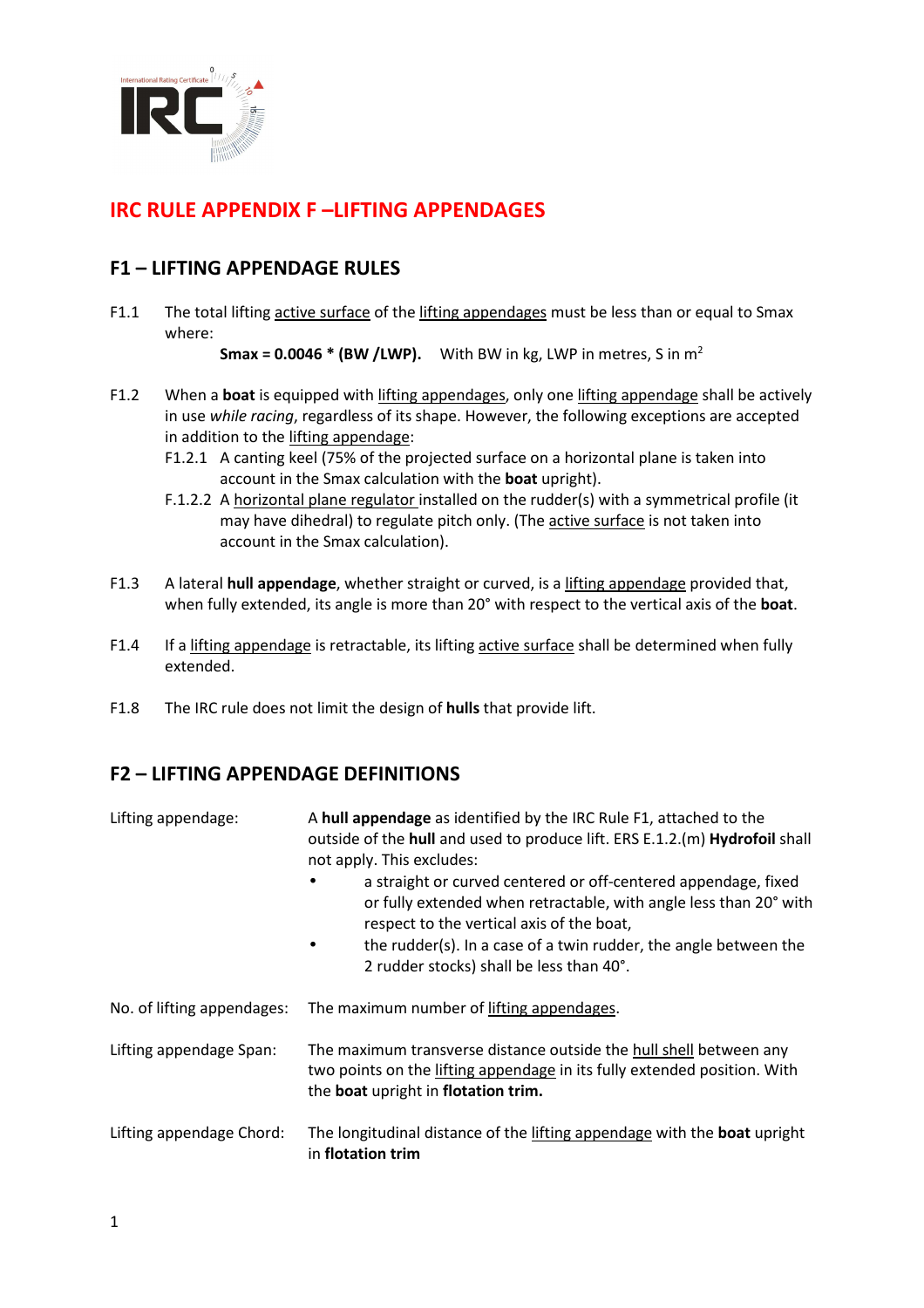

| Active Surface:     | The horizontal projected surface of the lifting appendage used to<br>produce lift. The active surface is calculated from the lifting appendage<br>span and multiple lifting appendage chords at positions on the span. |
|---------------------|------------------------------------------------------------------------------------------------------------------------------------------------------------------------------------------------------------------------|
|                     | Horizontal plane regulator: Hull appendage(s) used to affect dynamic stability around the pitch axis.                                                                                                                  |
| Trailing edge flap: | a device attached to the trailing edge of a lifting appendage (wing)<br>primarily used to affect lift.                                                                                                                 |
| Winglet:            | ERS E.1.2.(I) Winglet shall not apply. A winglet is a wing attached to the<br>extremity of a foil or/and a horizontal plane regulator primarily used to<br>affect lift or drag.                                        |

The IRC Rating Authority reserves the right to require additional detail to be supplied and also to modify the lifting Appendage definitions on a case by case basis in accordance with IRC Rule 2.8.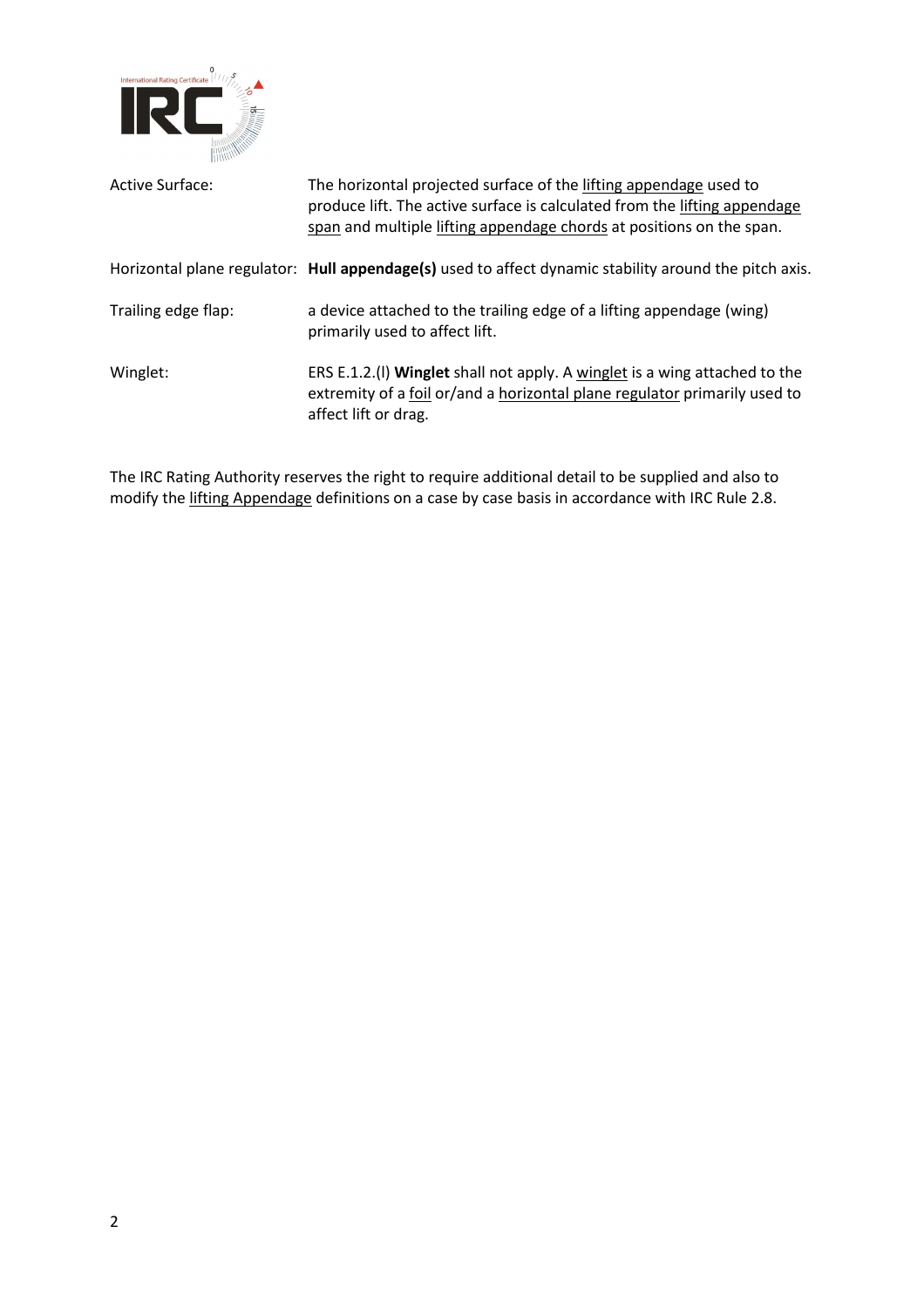

## **IRC GUIDANCE AND NOTES RELATING TO LIFTING APPENDAGES**

The aim of the IRC rule and rating system is to have different boats racing together. IRC does not wish to oppose the increase in speed potential of "Archimedean" boats rated by the IRC rule, either by their architectural forms, or by using lift appendages such as Foils, Canting keels, off-centered daggerboard or centerboard design, provided that the effect of the lift appendages is controlled.

IRC has decided to limit the lift provided by the active surface of the external lifting appendages (See Guidance Annex 1).

The calculation of the vertical lift will be made from this planar active surface. To calculate the Lift taken into account, the IRC rule will add the projected surfaces of ALL the lift appendages inventoried and authorized by the rule (See Guidance Annex 1).

#### **This limitation will be set at 30% of BW \* 9.81 expressed in Newtons.**

BW being the empty Boat Weight (kg) as described in IRC rule 17.

In order for a boat equipped with lifting surfaces (foils + possibly additional surfaces) as defined in Guidance Annex 1, to be eligible for IRC, the total active lifting surface shall be less than or equal to "S" below:

**S** max =  $0.0046 * (BW / LWP)$ . With BW in Kg, LWP in metres, S in m<sup>2</sup>,

# **Guidance Annex 1: The lifting appendages, the active surfaces of these appendages**

Lifting appendages shapes are identified by a few common names: FOIL, DALI, DSS, CHISTERA, etc.

#### **Definition of the active surface of a lifting appendage**

The IRC lifting appendage dimensions are defined in IRC definitions. The active surface is produced by the projection of the shape of the lifting appendage (outer limit of its shape) on a horizontal plane, the boat being "upright" (heel 0°).

However, regardless of its shape, only one lifting appendage must be operational during sailing.

However there are 2 exceptions described in IRC Rule F.1.2.

See Guidance Annex 2 for other examples of projected surfaces

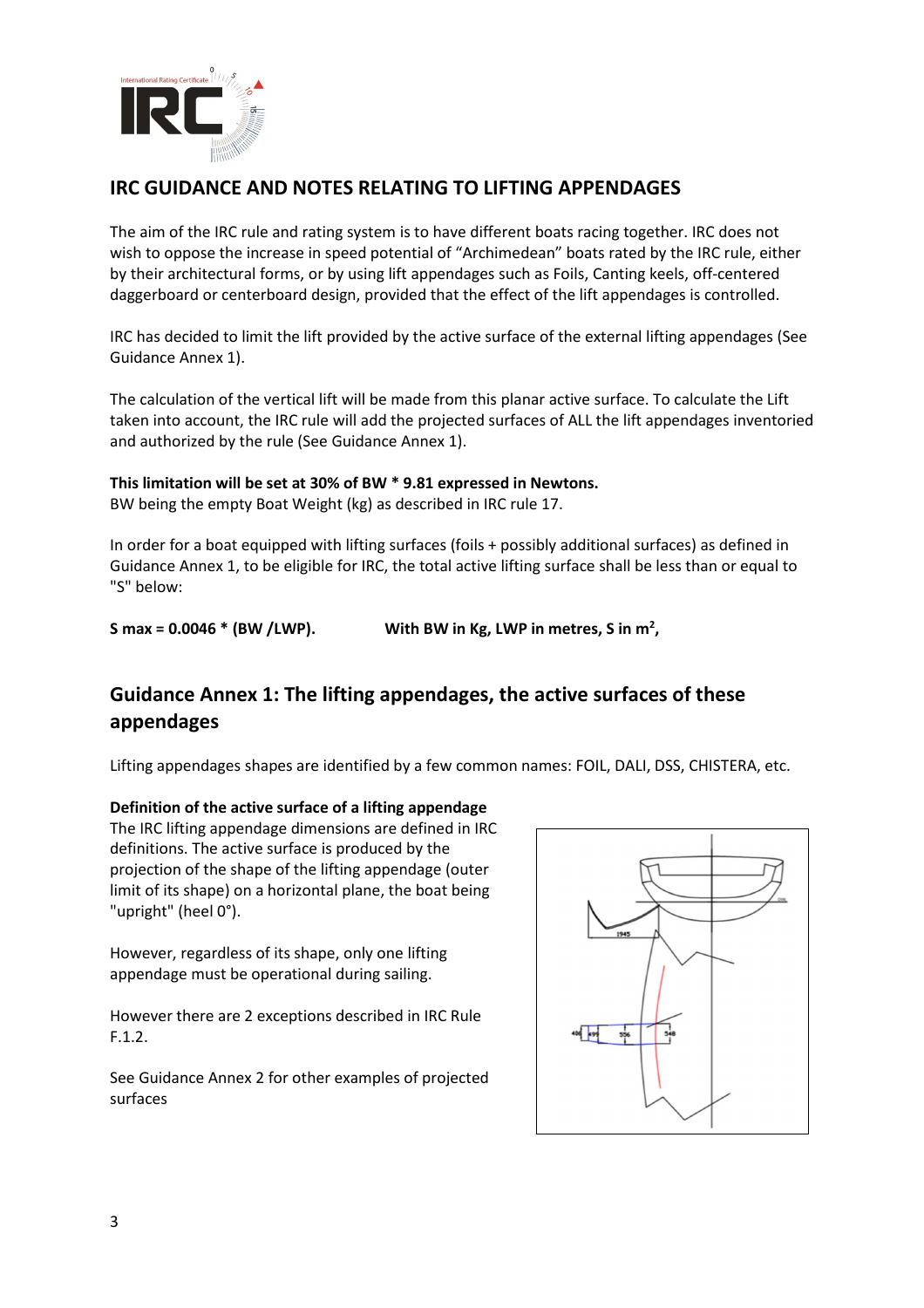

#### **Eligibility Criteria for Foils and Lifting Appendages**

The critical speed used by IRC for the calculation of the Lift is: Vc = Fn  $*$  (g  $*$  LWP) ^ 0.5 Where the Froude number (Fn) is equal to 0.65 and  $g = 9.81$  m/s<sup>2</sup>. LWP is expressed in m and Vc in m/s. Lift expressed in Newtons (N) is calculated on the basis of 1025 kg/m3 for water and 0.3 for Cz. The active surface is expressed in  $m^2$  (active surface in red color in the drawing opposite).